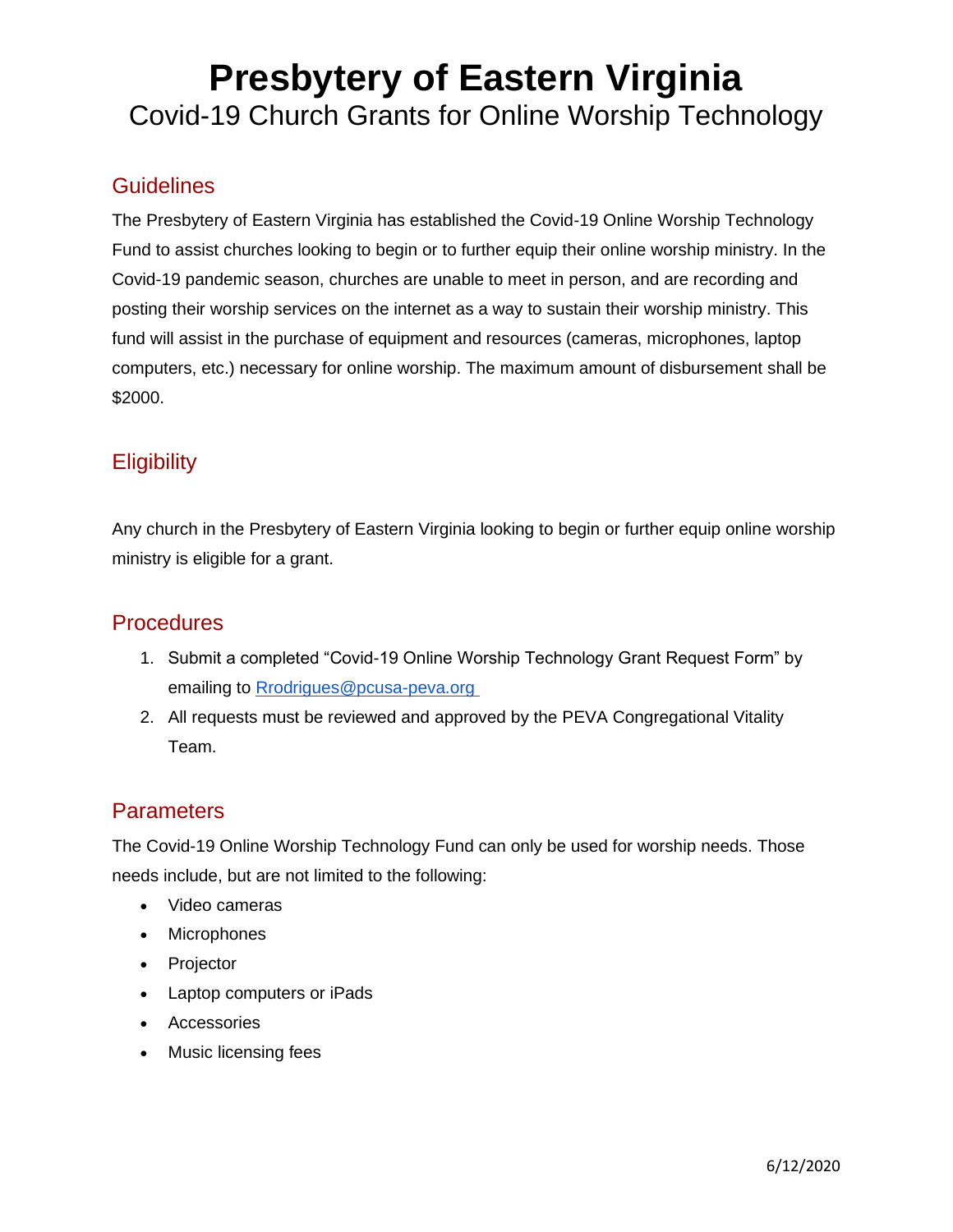## **Presbytery of Eastern Virginia**

Covid-19 Church Grants for Online Worship Technology

| <b>CHURCH INFORMATION</b>                                                                                                                                                                                                      |  |  |  |  |  |
|--------------------------------------------------------------------------------------------------------------------------------------------------------------------------------------------------------------------------------|--|--|--|--|--|
|                                                                                                                                                                                                                                |  |  |  |  |  |
|                                                                                                                                                                                                                                |  |  |  |  |  |
|                                                                                                                                                                                                                                |  |  |  |  |  |
|                                                                                                                                                                                                                                |  |  |  |  |  |
|                                                                                                                                                                                                                                |  |  |  |  |  |
| Amount Requested (\$2000 max) \$                                                                                                                                                                                               |  |  |  |  |  |
|                                                                                                                                                                                                                                |  |  |  |  |  |
|                                                                                                                                                                                                                                |  |  |  |  |  |
| ,我们也不会有什么。""我们的人,我们也不会有什么?""我们的人,我们也不会有什么?""我们的人,我们也不会有什么?""我们的人,我们也不会有什么?""我们的人                                                                                                                                               |  |  |  |  |  |
|                                                                                                                                                                                                                                |  |  |  |  |  |
|                                                                                                                                                                                                                                |  |  |  |  |  |
|                                                                                                                                                                                                                                |  |  |  |  |  |
|                                                                                                                                                                                                                                |  |  |  |  |  |
|                                                                                                                                                                                                                                |  |  |  |  |  |
| Description of Proposal Network and Security and Security and Security and Security and Security and Security and Security and Security and Security and Security and Security and Security and Security and Security and Secu |  |  |  |  |  |
|                                                                                                                                                                                                                                |  |  |  |  |  |
|                                                                                                                                                                                                                                |  |  |  |  |  |
|                                                                                                                                                                                                                                |  |  |  |  |  |
|                                                                                                                                                                                                                                |  |  |  |  |  |